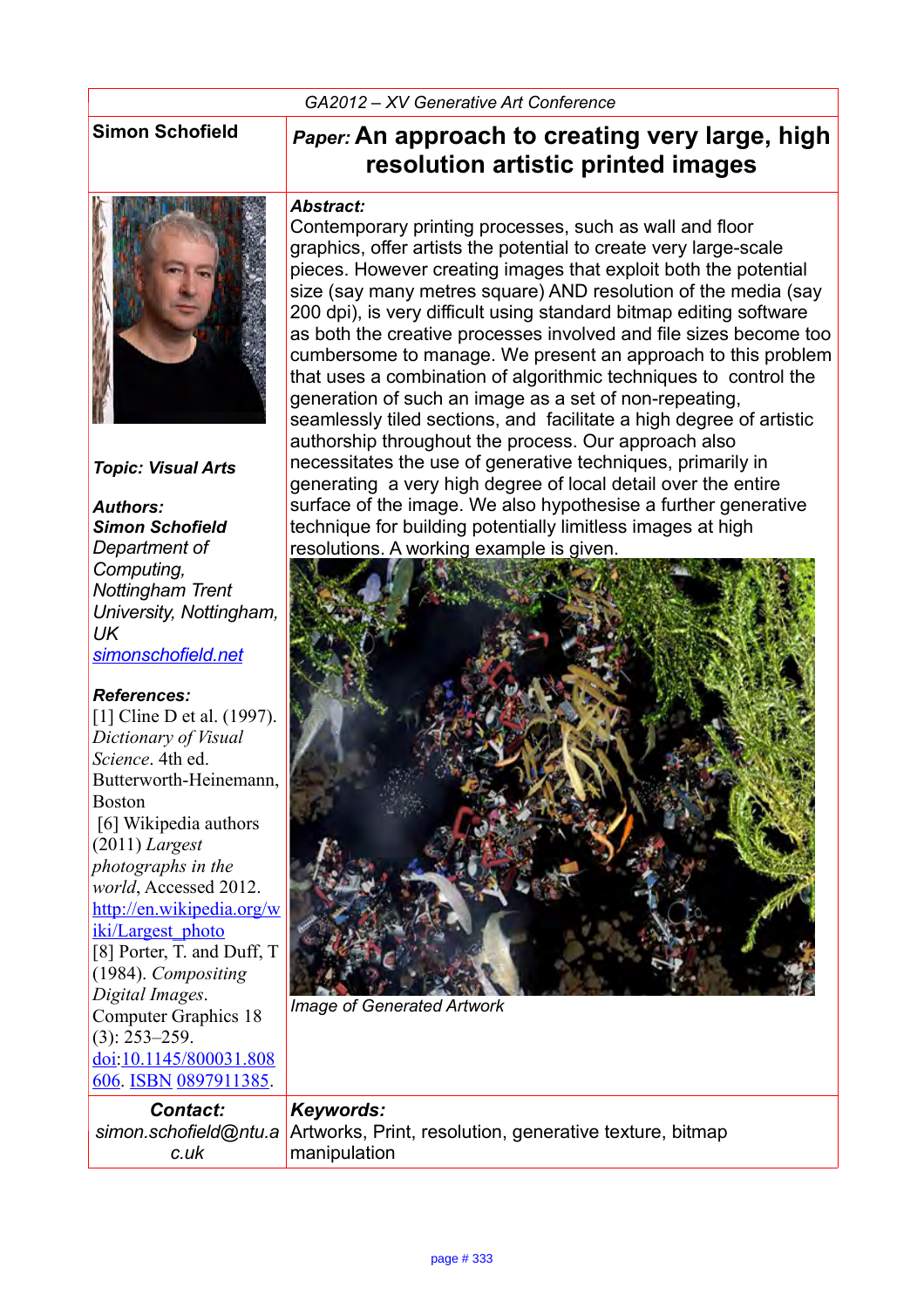## **An approach to creating very large, high resolution artistic printed images**

#### **Dr Simon Schofield MA, PhD**

*Department of Computing, Nottingham Trent University, Nottingham, UK [www.simonschofield.net](http://www.simonschofield.net/)  simon.schofield@ntu.ac.uk*

#### **Abstract**

Contemporary printing processes, such as wall and floor graphics, offer artists the potential to create very large-scale pieces. However creating images that exploit both the potential size (say many metres square) AND resolution of the media (say 200 dpi), is very difficult using standard bitmap editing software as both the creative processes involved and file sizes become too cumbersome to manage. We present an approach to this problem that uses a combination of algorithmic techniques to control the generation of such an image as a set of non-repeating, seamlessly tiled sections, and facilitate a high degree of artistic authorship throughout the process. Our approach also necessitates the use of generative techniques, primarily in generating a very high degree of local detail over the entire surface of the image. We also hypothesise a further generative technique for building potentially limitless images at high resolutions. A working example is given.

#### **Introduction**

Increasingly accessible large-format printing processes, such as those producing billboard size wall and floor graphics, offer artists the potential for creating large scale artworks. Such systems use standard ink-jet technology and so enjoy the potential capability of printing at nearphotographic resolutions (300 dots per inch or greater). However it is highly unusual that such high resolutions are used in the production of billboard size graphics. The traditionally held view is that such high resolutions would be squandered at a billboard's intended viewing distance of, say, 10 meters. Also, sourcing and manipulating the enormous digital image file necessary to provide such a high degree of resolution over such a large expanse creates a number of problems that we discuss.

In most extant cases, billboard sized prints use a resolution only adequate for distant viewing (say 4000 pixels by 2300 pixels, over 6 x 4 meters, viewed at 10 meters) with a resultant print density equivalent of around 17 dots per inch (dpi). This low-resolution printing strategy suffices for the purpose of exterior billboards and hoardings. However, it is not really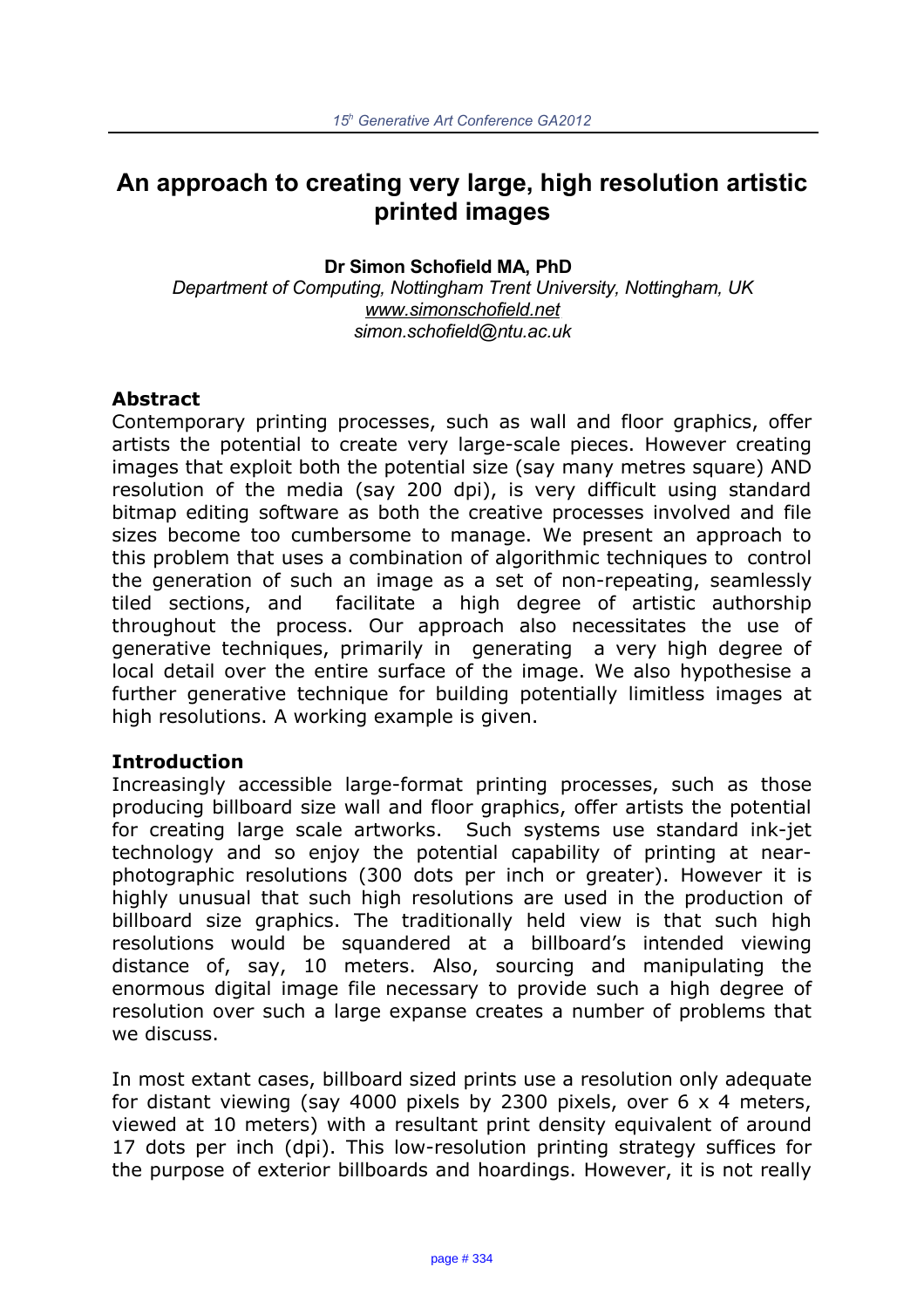an option if we consider producing images for the floors or walls of a domestic setting, or an art gallery. Looking down on a floor graphic at a typical viewing distance of 1.5 meters, a normally sighted person can resolve detail of up to around 100 dpi [1] (see footnote 1). In a domestic setting, a wall graphic might be inspected as if it were a painting, perhaps from a distance of 0.75 meters, where a higher resolution of 200 dpi might suffice. At this higher resolution, if the floor or wall image were 6 meters by 3 meters, this would require an overall digital image size of 48,000 by 24,000 pixels (1,150 Mega Pixels); what we refer to, for convenience, as a "massive image".

While a 1150 MP image can be theoretically declared in memory (Photoshop currently potentially allows users to declare an image 300k pixels x 300k pixels, a 9000 MP image [2]), an image of such size would be extremely cumbersome to manipulate within current interactive environments such as Photoshop or Gimp [3]. File loading, manipulations, redraws and save times become frustratingly slow under such conditions. Worse still if one starts to build up a number of layers to manipulate the content of the image (as is standard practice in most image editing software), as each layer adds further demands to the memory. Under such duress, both software and hardware may also become unreliable, and this coupled with the overall slowness of response makes for an untenable situation.

The next problem posed by massive images is in sourcing the desired image data. Clearly there are extant processes that can *mechanically*  provide the image-matter to fill the space of such massive images. A single continuous photographic scene can be assembled from a set of abutting photographs such as Google Maps [4]. There are many other large composite images, such as the current record holder, a 272 Giga Pixel image of Shanghai [5] (See "The Largest Photographs in the World" page of Wikipedia [6]) that could be used to populate a highly detailed continuous printed images of this sort of scale. Many visual artists, however, seek to create quite arbitrary images, such as digital murals, designs, paintings or complex montages where high degrees of visual creativity and arbitrary intervention come in to play over all parts of the image. They wish to work freely gathering imagery from many disparate sources, and so have only limited need of this sort of mechanically produced content.

Another methodology to create high levels of detail over a large physical expanse is to use the step-repeat method of wall paper; while this allows for a high degree of creativity over the single repeat pattern, there is no scope for variation over the image as a whole.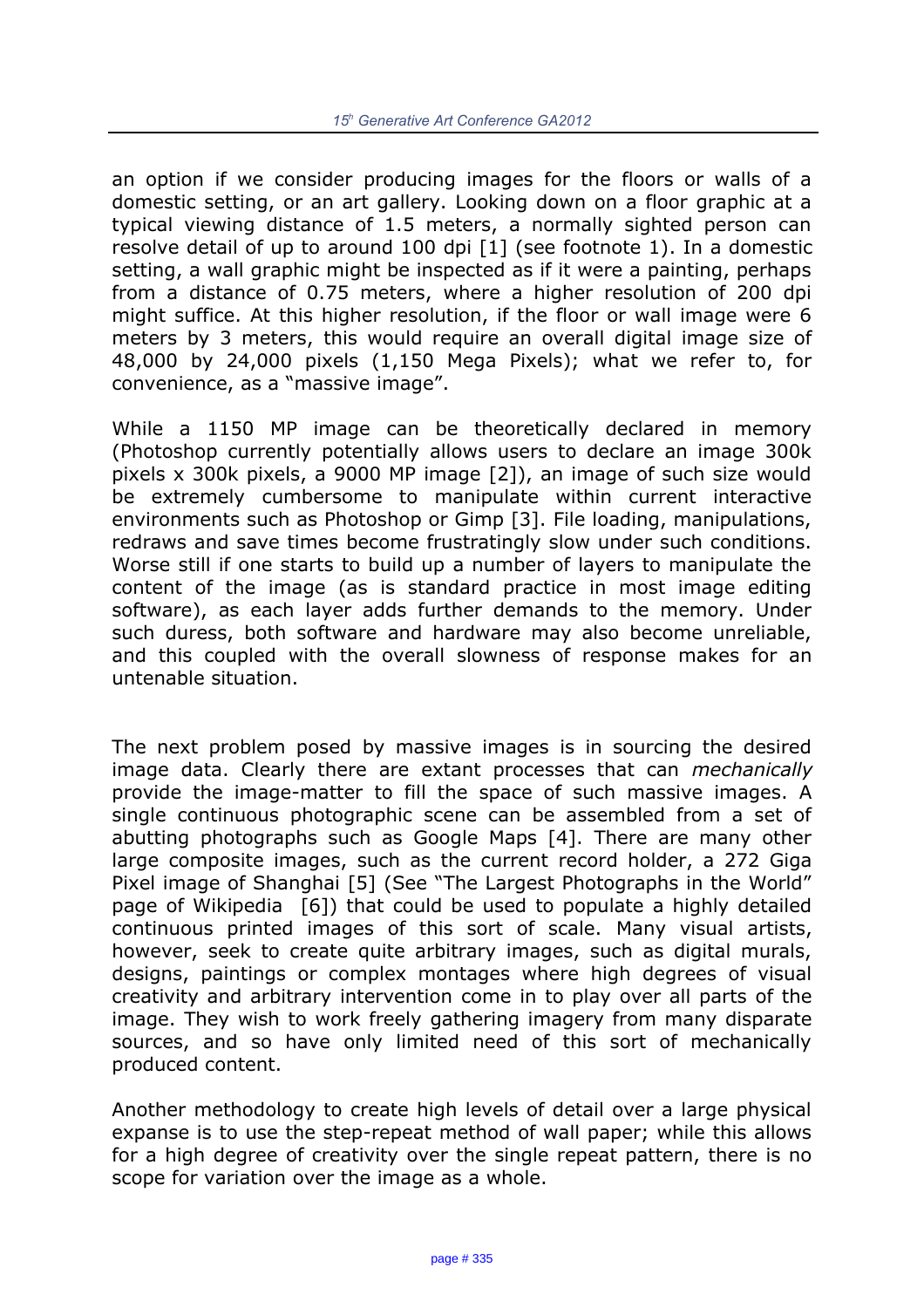Without recourse to repeating sections, or using mechanically harvested imagery, the artist is left to apply the detail over every part of the image as if "by hand", so that any section can be viewed close up and provide visual engagement. Such an undertaking via standard image editing techniques would be oppressively laborious over such a large surface.

Forbearing of the above, once the piece has been fully composed, it must be printed out as a series of partially overlapping or abutting *print-tiles*  (or "pages" as they are sometimes referred to in the print trade), each generated from a separate print file. These print-tiles are then physically re-assembled into the whole image on-site.

We present an approach for creating extremely large non-repeating murals that addresses many of these technical and creative problems. The output image from our approach is arbitrarily large; both logically and physically, highly detailed over every part of the surface, and contains no discernible repeat patterns. Our approach also affords a good degree of artistic control and visual feedback during the production process. Our technique makes necessary and good use of generative techniques, primarily in redressing the image-detail problem, and speculatively in generating images of potentially limitless size.

We present an actual example of our system at work, generating an image of  $54,000 \times 12,000$  pixels for a printed piece 18 meters by 4 meters at 100 dpi. We also hypothesize that our approach enables the production of almost limitlessly large printed surfaces, where every part of the printed surface can be unique.

## **Method**

In our approach, the memory problems of massive images are mitigated through generating the full-scale imagery only during the production of the final printed output, one print-tile at a time, and therefore, one print*file* at a time. Each print-file is of a known and manageable size; the larger the overall image, the more print-files are generated. As the system only needs to cope with one print file at a time it is the in-memory size of an individual print-file, rather than the overall image, which is the limiting factor. Consequently, in our system, the full size image never actually exists in memory in its entirety.

The overall design, composition and user-interaction for the whole image all takes place in a drastically reduced, small-scale "key" image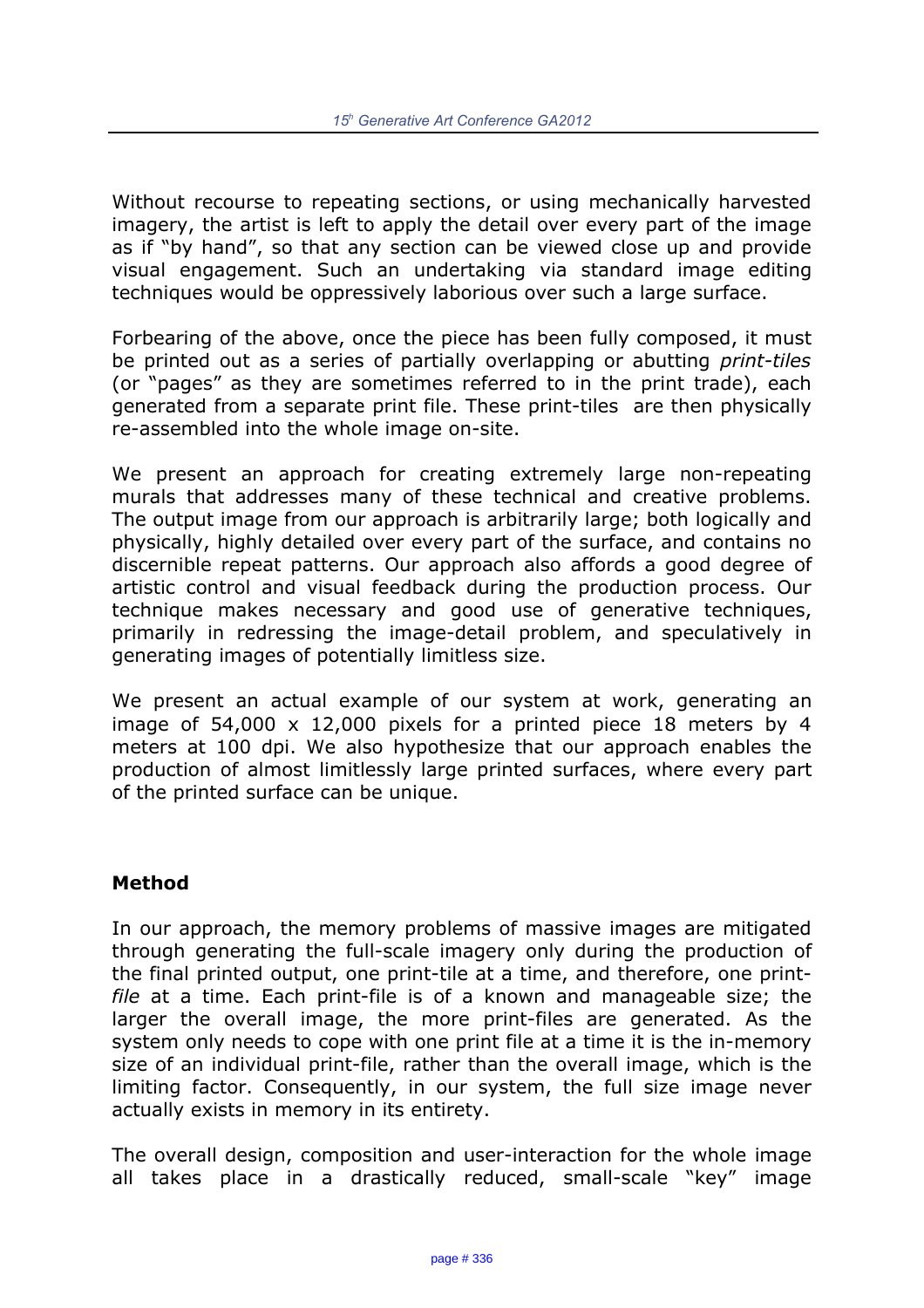assembled and manipulated by the artist in a standard layer-based image editing system, such as Photoshop. The completed design, held in the key-image, is composed from a number of layers, each layer containing a single layer-patch of "image matter". Each layer-patch of the key-image has a smallish bounding box in relation to the overall key-image size (see Fig. 2), and each layer-patch corresponds, by its layer name, to a much larger version of the layer stored as a distinct "full scale patch" file in a local directory. The layer-patches, both small and full-scale, contain alpha to determine transparency, and give them visual irregularity. The layerpatch positions, relative drawing order and layer names stored in the key image are made available to a specially developed scriptable imagecompositing engine through the use of Python/COM [7]. Using this data, the image-compositing engine is able to produce a full-scale render of a specified print tile. For each print tile, the engine inspects the layers occupying that section of the key-image (see Fig. 2). The system then creates a print file, using the full-scale patches, based on their relative positions within the key-image to create a "flattened" image using Porter-Duff [8] alpha compositing. Each print file is saved out in turn.

The compositing engine operates by giving access to a set of low level image handling functions (such as load, save, image transforms, filters, and compositing functions) through Lua script [9], and is used both the full scale rendering and, as described later, in the rendering of synthetic textures. Lua sessions can be saved and loaded, making for a convenient and flexible image processing system.

This technique of working small, and rendering big, through the use of small scale "image-proxies" has been utilised as a core methodology in previous systems such as HSC Software's *Live Picture* [10] although the technique has somewhat fallen from common usage today, presumably because systems such as Photoshop suffice in most practical cases.

In our actual example given below, the completed key-image was composed of around 100 layers (Figure 1). However, we found that we could use duplicate layers several times within the overall image without the duplication becoming visually obvious, as the layers visually intermingled in different ways. This reduced the number of different fullscale patches required to around only 25.

Once this process pipeline has been established, it is easy to view and control the overall composition of the image, and edit and make new patches as required. So, while the final rendering process is script-driven and mechanistic, the process whereby the overall image is constructed and manipulated enjoys most of the interactivity of a Photoshop session. Indeed, the process provides a very fluid method for working from sketch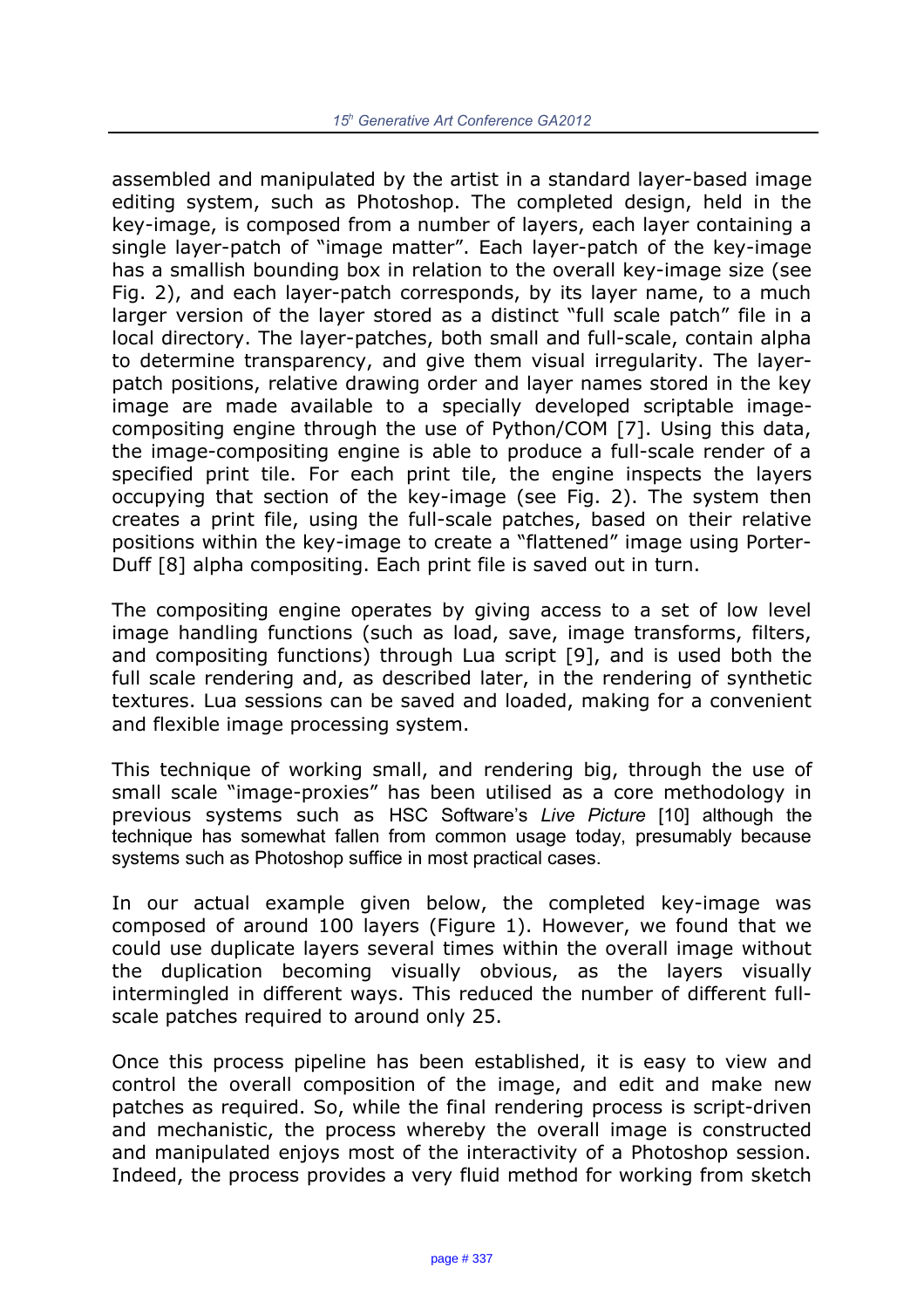to final version, so long as the artist maintains the relationship between the small layer-patches in the key-image, and their full-scale counterparts.



*Fig 1. The overall key-image, composed from around 100 layers*



*Fig 2. The surface broken into print tiles (defined by the white lines), with two "layer-patches" of duckweed highlighted in yellow. The full-scale render of the region within the red box is shown in Fig 3.*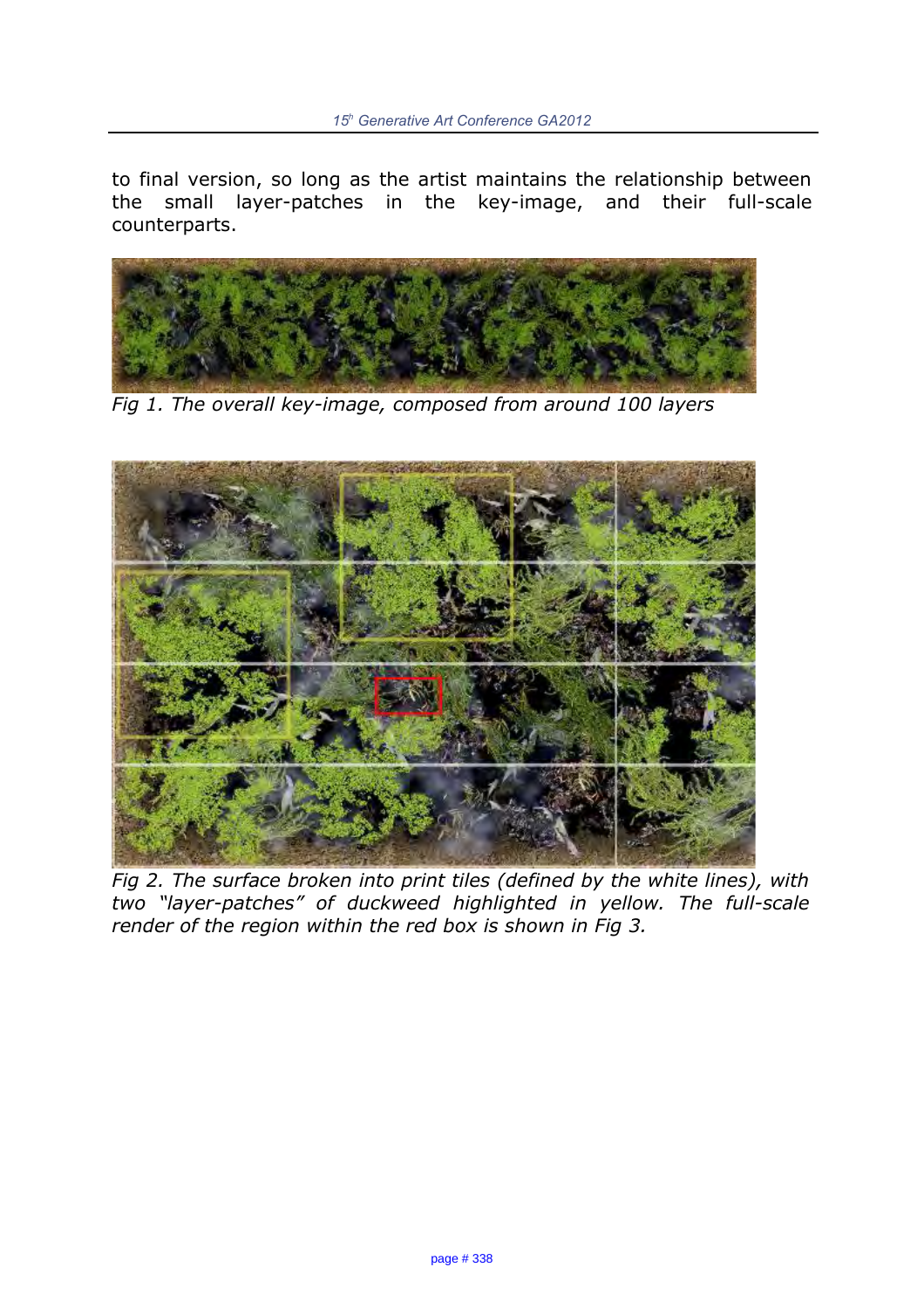

*Fig 3. Indicating the level of detail at all points of the final image*

### **Generating Detail**

Apart from managing the large size of the overall image and providing a good degree of interactive authorship dealt with so far, our process also hinges on being able to generate a large variety of full-scale image patches containing extremely high levels of detail (from which are derived their small scale layers in the key-image). In our working example we use three techniques for generating the full-scale patches; natural photography, standard compositing, and a generative technique for texture synthesis.

In the example image, the pebbles and Elodea pondweed (the long flowing weed) were obtained by straightforward photography and given alpha masks by standard matting techniques. The patches of Fish were created originally from natural photographs, but then cut out and arranged into fluid shoal-like compositions using standard image editing software.

The patches of Duckweed and Junk (Figures 4 and 5) were synthetic textures generated using the scriptable image processing engine. The basic process was to generate a detailed final texture (output image) from the repeated compositing of smaller elements (input images) according to a set of stochastic functions. The input images, in the case of the duckweed patches, is a set around 20 alpha-masked Duckweed leaves stored as alpha-masked PNG files. The system builds a list of these input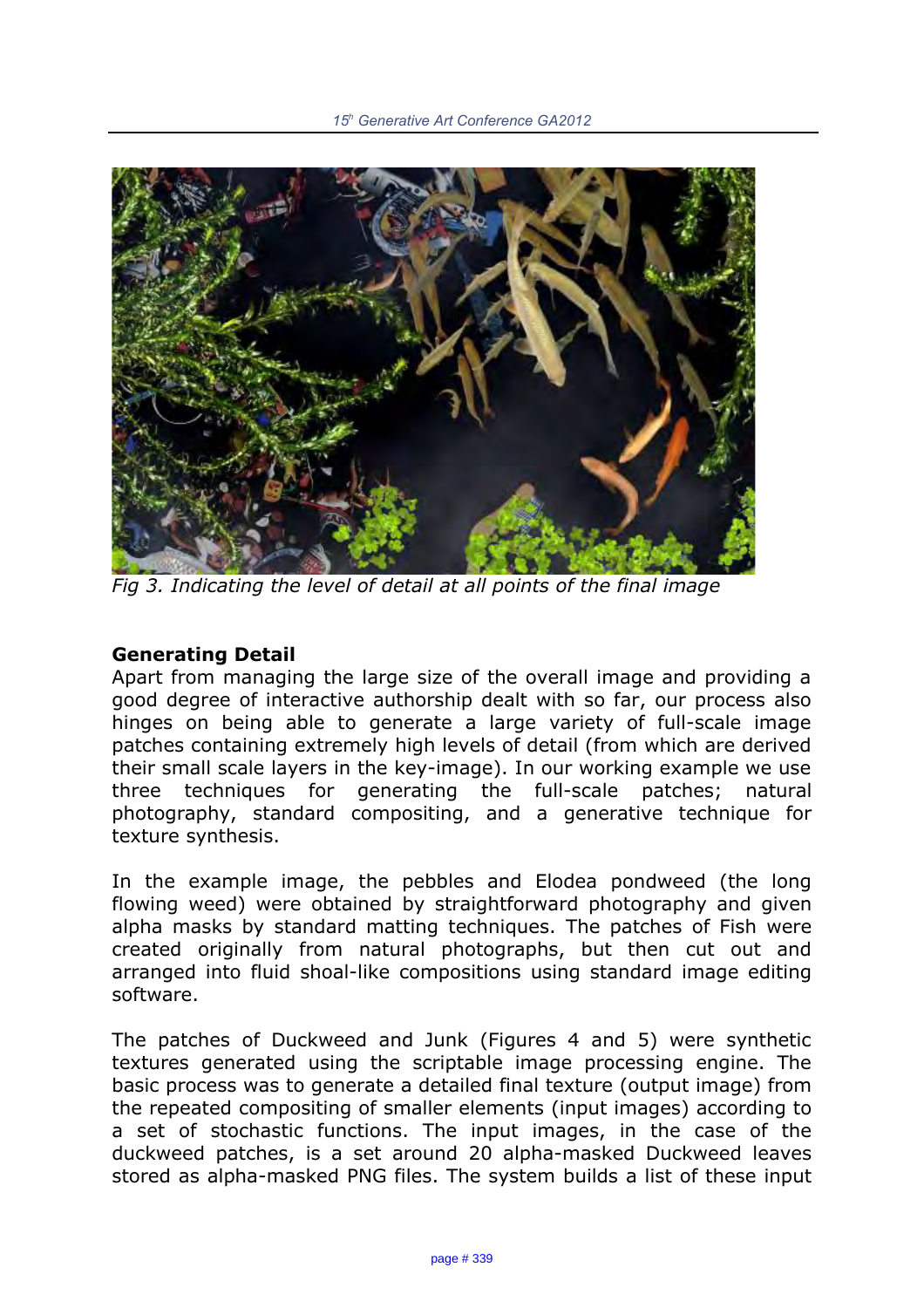#### *15<sup>h</sup> Generative Art Conference GA2012*

images, selects one at random, scales and rotates the image within bounds, and attempts to place it onto the output image at a random point. A larger mask-image imposes an overall distribution of the duckweed, and is responsible for the overall shape of the patch. The final output rafts of duckweed were constructed using something in the region of 5000 iterations. A "junk carpet" was generated using around 100 individually photographed, and alpha-masked differing pieces of junk, and can be seen laying at the bottom of the pond in the final image.



*Fig 4. A generative texture: Duckweed patch and detail*



*Fig 5. A generative texture: The "junk carpet" patch and detail*

This method of texture synthesis, where textures are generated through the repeated addition of "patches" of image, is generally known as "Texture Bombing" and has several precedents, notably the work of Paul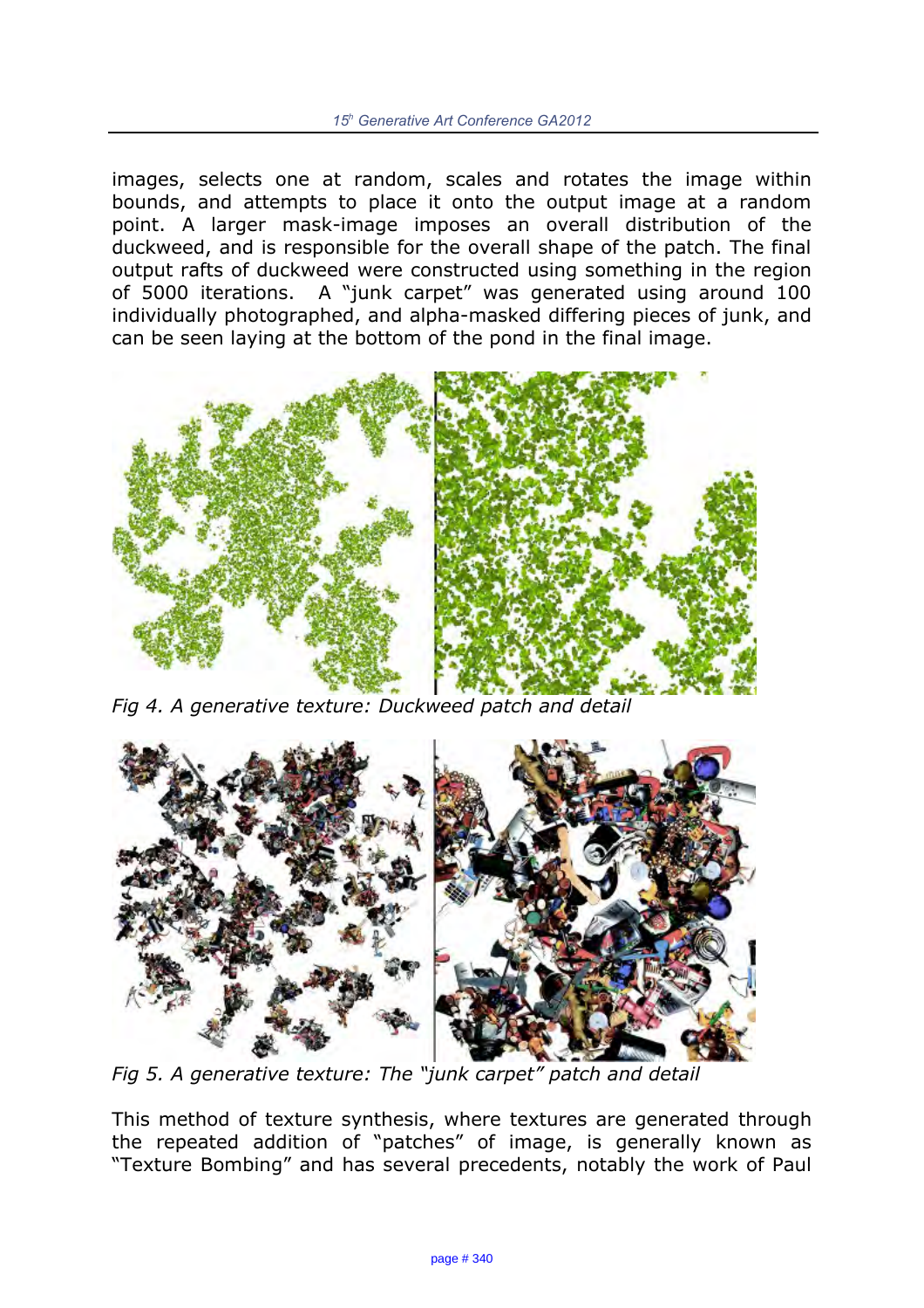Haeberli [11] in creating painterly surfaces, and owes something to Xu *et al* [12] patch-based texture synthesis and Efros and Freeman's [13] Image quilting. It is most similar to Dischler's [14] Texture Particles, but in our context is not intended for 3-D texture mapping, and used in a purely 2-D sense.

#### **Results – A working Example**

The techniques described were used to create a floor-based artwork (*The Kipple Pond*) originally commissioned by a UK Museum and shown in October 2009 and re-commissioned by a New York Museum in April 2010 (details withheld to maintain anonymity). The first version was 18 meters by 4 meters, and produced at a print resolution of 100 dpi, using Scotchprint 2000 Floor Graphic, in 12 sections. The NY version was 12 meters by 3 meters, in six sections using Scotchprint Pavement Graphics.

Upon encountering the piece, visitors were able to walk across the surface of a large and highly detailed millpond. At first glance the image seemed to be a huge natural photograph of a real pond, full of weeds, insects and fish. On closer inspection, the undulating bed of the millpond was seen to be composed of an accretion of thousands of items of man-made detritus or "kipple" as P.K. Dick called it [15]; jewels, coins, toys, tin cans, electrical components, bottles, screws, cutlery, pieces of machines and so on; the natural and the unnatural existing in close visual harmony, suggesting that nature might have a restorative effect over man's promiscuous outpourings. The resultant effect was poised between a single *Trompe-l'oeil* image, expansive decorative surface and a visual puzzle.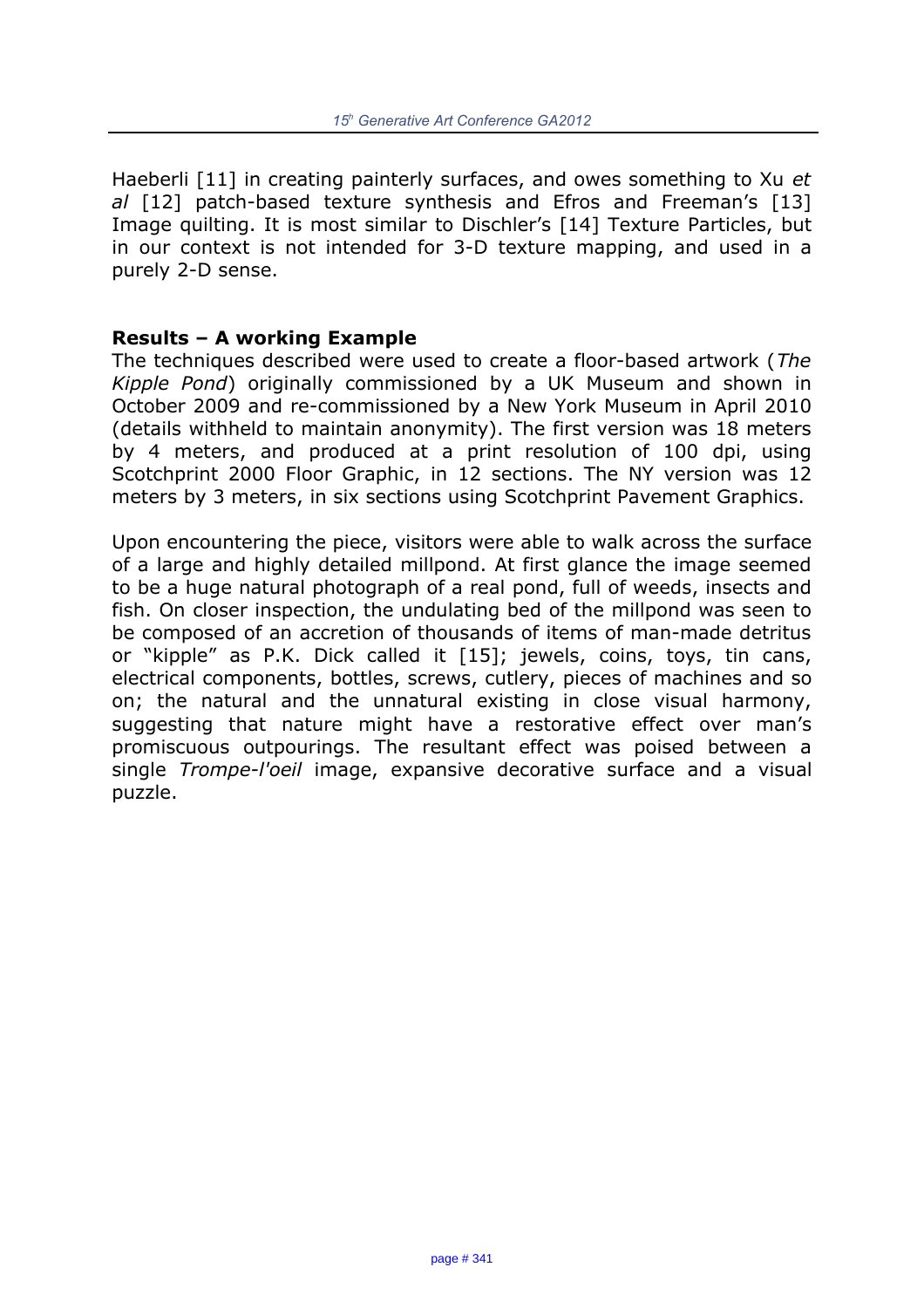

*Fig 6. The artwork in situ in the UK 2009*



*Fig 7. The artwork under the harshest of scrutiny*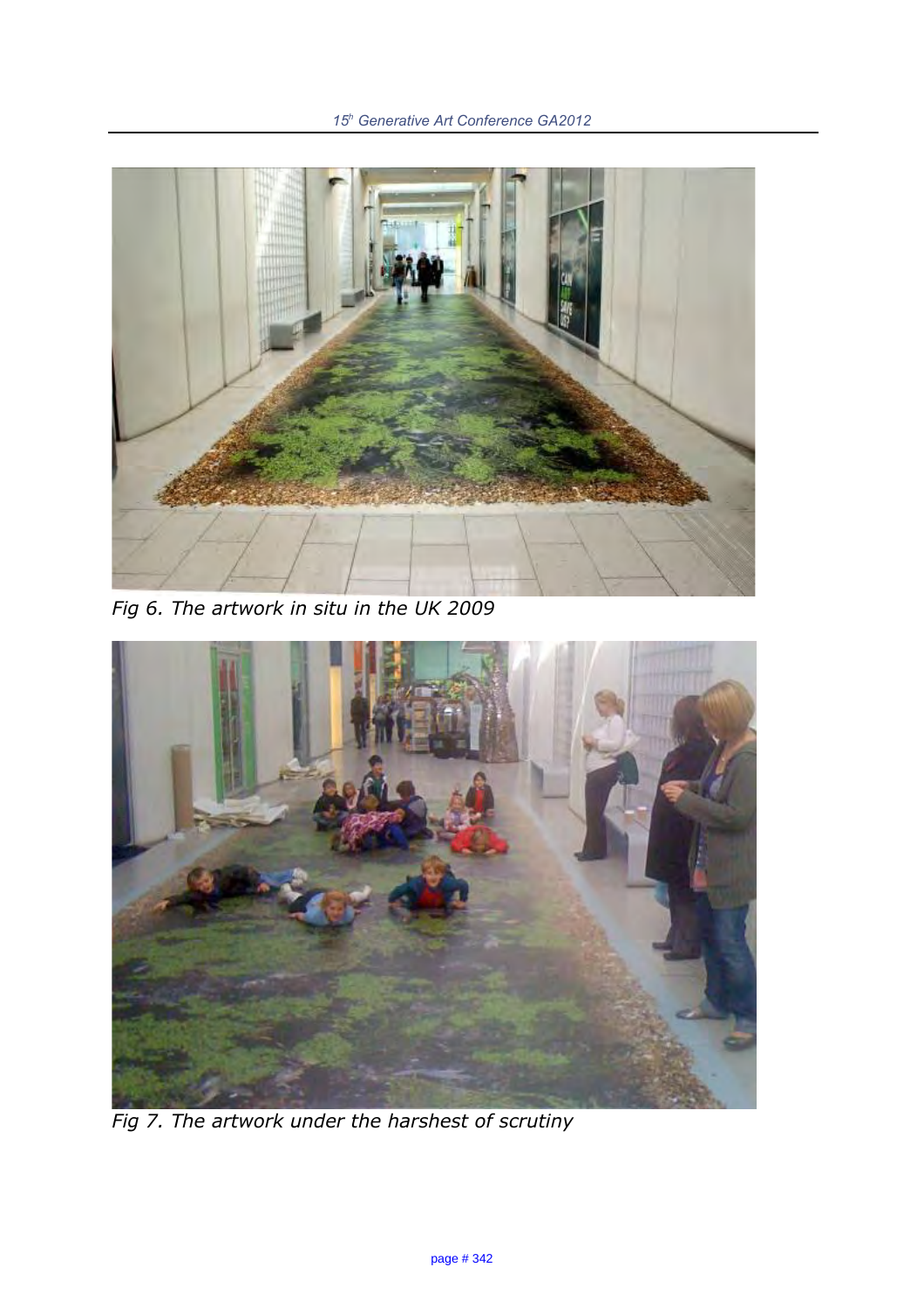#### **Conclusions and Future work**

Our creative methodology works well as an expressive medium for the artist by allowing the creation of an infinite variety of fully detailed, nonrepeating, large-scale artworks. The process enjoys a good degree of fluid interactivity and visual feedback, and is reasonably amenable to continual edits and updates to content. There are, of course, repeats of elements at certain levels within the image; the duckweed leaves repeat at the small scale, and the large patches may be used several times each within the overall image. But at every level the repeat is concealed. The large image patches all intermingle in different ways, making each part of the surface unique, and the viewer is unconcerned about repeated elements (such as the Duckweed leaves) at the lowest level of detail.

Because the actual "final" image is never realised as a whole within the computer's memory, but rendered and saved out as uniformly sized printready files (each one a manageable size for most computers/printers) the potential size of the complete output image is unlimited. Indeed, one could imagine a system where the key-image is replaced, functionally, by an algorithm generating the necessary descriptions of patches to render a print-tile (and its abutting neighbours) out of an arbitrarily large surface. Such a system would potentially be able to churn out limitlessly big images. One would however have to ensure that the algorithm produced something suitably varied and interesting over the actual extents of the final image, and this may not be a trivial undertaking. Indeed such an algorithm might in turn rely on a worked up key-image to generate a statistical model of the distribution of elements. Such a system would go some way towards the notion of generating endless, non-repeating surface designs that might be used instead of traditional wallpaper or floor covering.

A "deep zoom" version of I *Kipple Pond* can be found online at [www.simonschofield.net,](http://www.simonschofield.net/) along with other generative artworks.

#### **References**

[1] Cline D et al. (1997). *Dictionary of Visual Science*. 4th ed. Butterworth-Heinemann, Boston

[2] Knoll, T. et al. (2010). *Adobe Photoshop CS5* [computer software]. CA: Adobe Inc.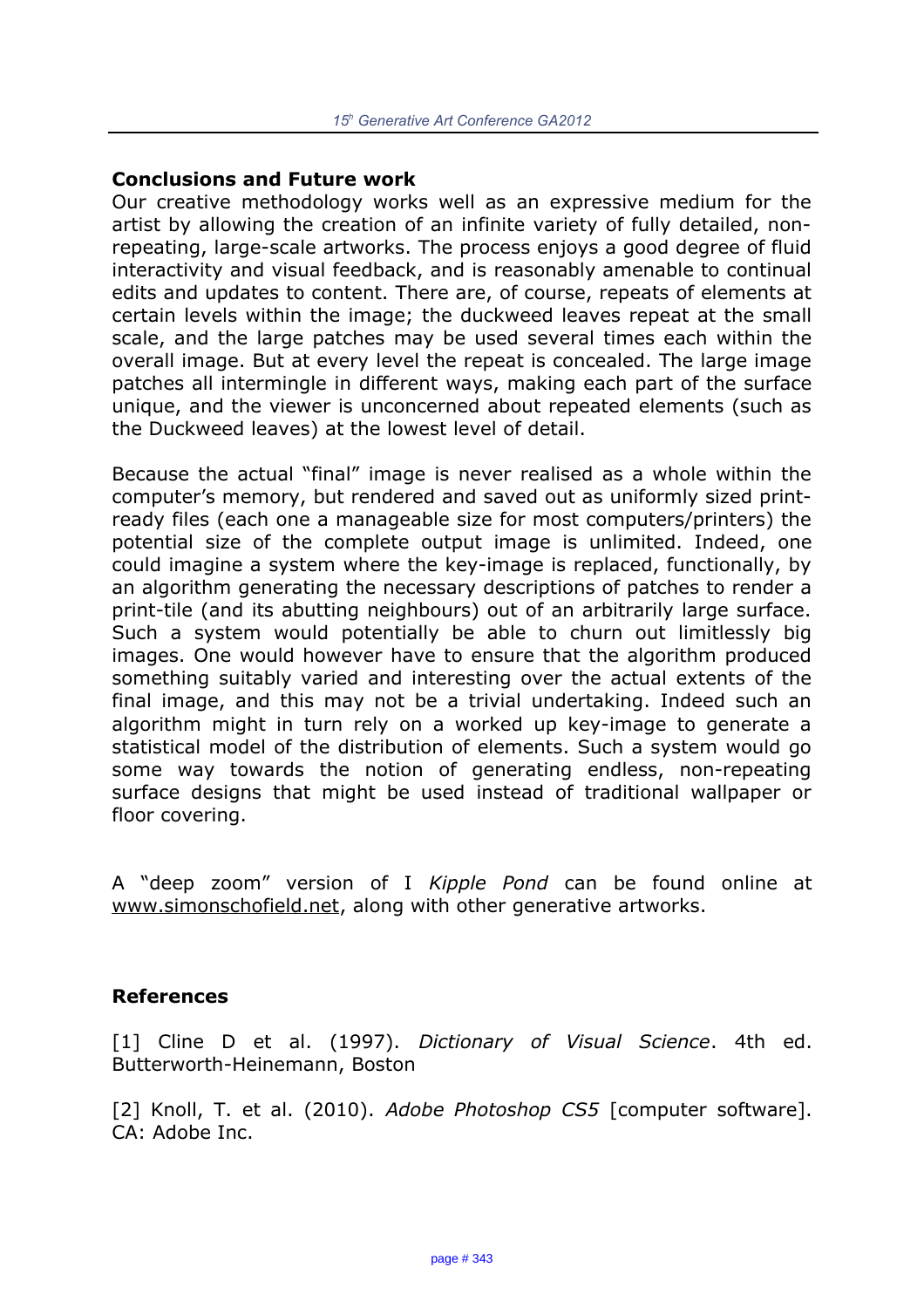[3] GIMP.org (2001) *GNU Image Manipulation Program* 2.7.4 [computer software]. Open Source Gimp.org

[4] Google Inc. (2009). *Google Earth* (Version 5.1.3533.1731) [Software]. CA: Google Inc.

[5] Gigapan Org (2011) *zoomable image of Shanghai* (website) available at<http://www.gigapan.org/gigapans/66626/>accessed 2012

[6] Wikipedia authors (2011) *Largest photographs in the world*, Accessed 2012. [http://en.wikipedia.org/wiki/Largest\\_photo](http://en.wikipedia.org/wiki/Largest_photo)

[7] Python.org (2011) *Python programming environment* v 3.2.2 [Computer software]. Open source. Python.com

[8] Porter, T. and Duff, T (1984). *Compositing Digital Images*. Computer Graphics 18 (3): 253–259. [doi:](http://en.wikipedia.org/wiki/Digital_object_identifier)[10.1145/800031.808606.](http://dx.doi.org/10.1145%2F800031.808606) [ISBN](http://en.wikipedia.org/wiki/International_Standard_Book_Number) [0897911385.](http://en.wikipedia.org/wiki/Special:BookSources/0897911385)

[9] Lua.org (2011) *Lua embedded programming language* 5.2 [computer software]. Brazil: Lablua, [www.lua.org/about.html accessed Jan 2012](http://www.lua.org/about.html%20accessed%20Jan%202012)

[10] HSC Software (1998) *Live Picture* [computer software]. CA: HSC Software

[11] Haeberli, P. (1990, August) *Painting by Numbers: Abstract Image Representation.* Computer Graphics Vol. 24, ACM Press (pp207-214).

[12] [Xu, Guo and Shum, \(2000\)](http://civs.stat.ucla.edu/old/Texture/MSR_Texture/Homepage/datahp1.htm) *Patch-based texture synthesis*. Microsoft technical paper, Microsoft, SA

[13] Alexei A. Efros and William T. Freeman (2001) *Image Quilting for Texture Synthesis and Transfer*, Proceedings of SIGGRAPH '01, Los Angeles, California, August, 2001.

[14] Jean-Michel Dichler, et al (2002) *Texture Particles* , Eurographics conference proceedings

[15] Dick, Philip K, (1968) *Do Androids Dream of Electric Sheep?* Novel

All images are fully owned by the author.

*Footnote*